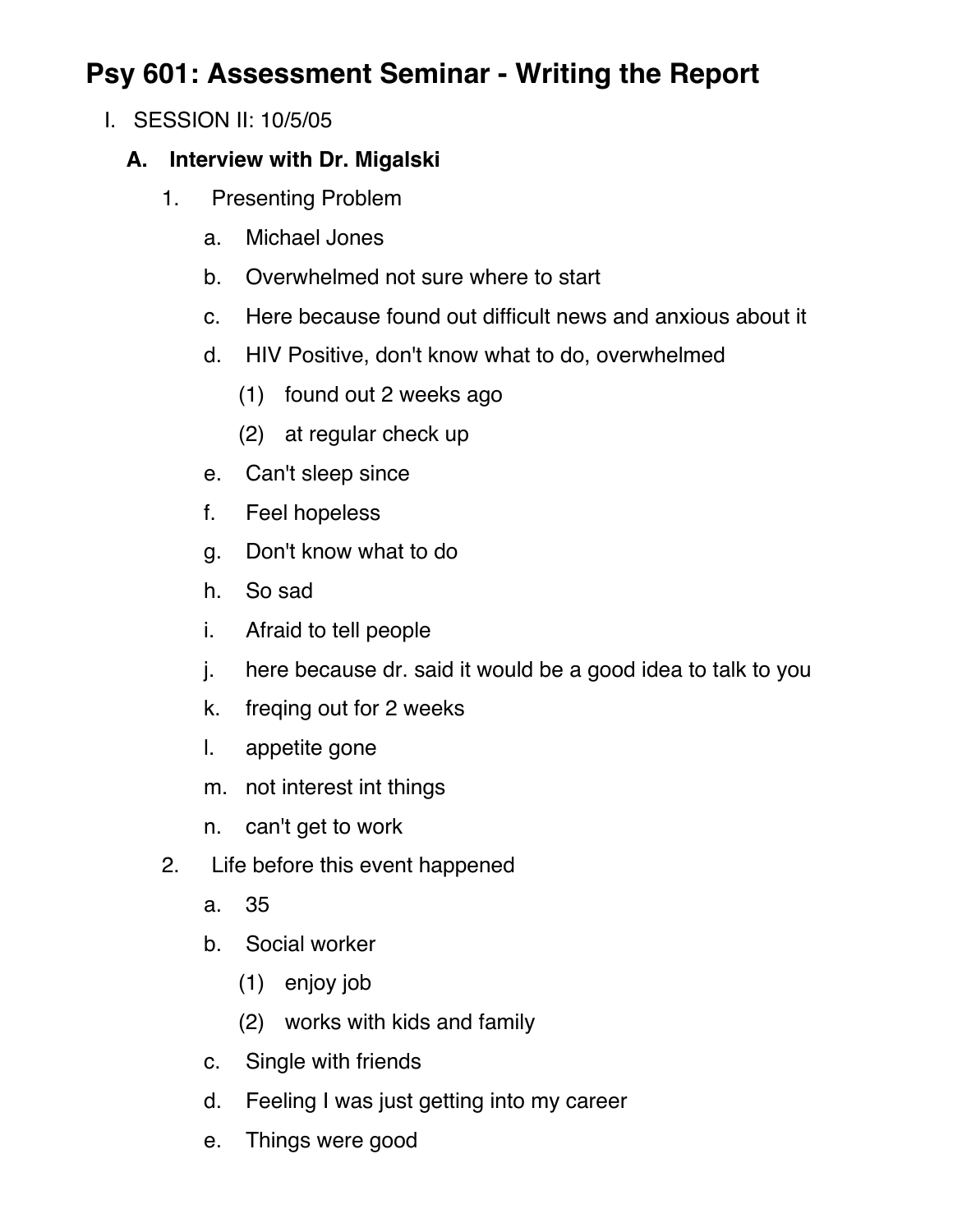- f. Don't know where I am at this time where has this event put me in life
- 3. No other medical concerns
- 4. Was eating well, but not now
- 5. "Does this mean I'm going to die"
	- a. Will I get really sick right away
	- b. I don't know what to really expect
- 6. I am a gay man
- 7. Had friends who became HIV positive, but now it is me, and I don't know what to do
- 8. Medical History
	- a. Always been in good shape
	- b. but none really
	- c. 6'4'' 195lbs
	- d. family High BP and CVD
- 9. Counseling before 30th birthday
	- a. coming to terms with being gay
	- b. she really helped a lot
	- c. really sad at that time and really down
	- d. 3 or 4 weeks couldn't get out of bed, no energy
	- e. 5 years ago
	- f. felt better in 3-4 mos
- 10. HS and Grade school
	- a. not always a happy kid
		- (1) 8th Grade and Frsh Year of HS
			- (a) down like that before
			- (b) isolated self
			- (c) then really got into sports and school, and just put it aside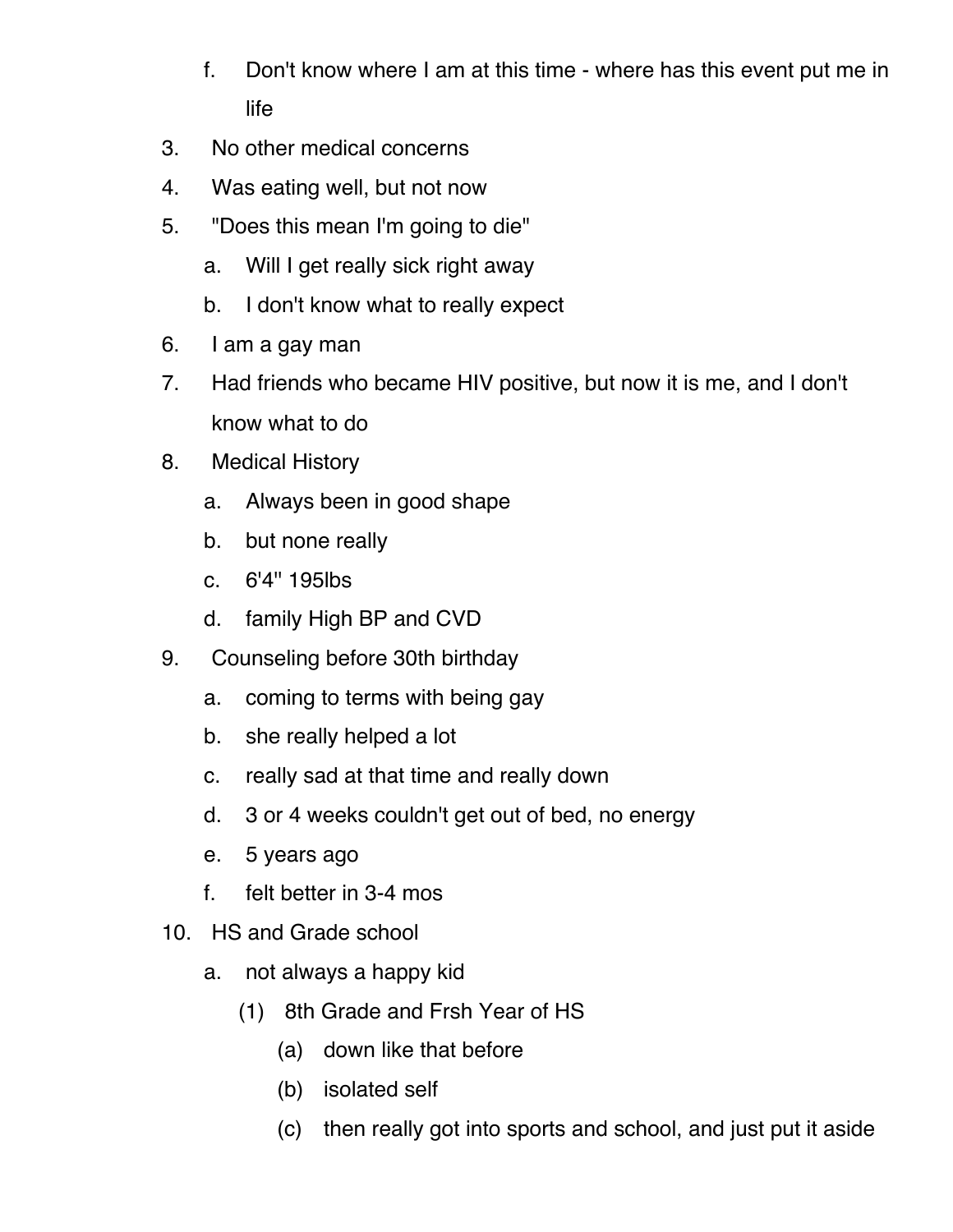## for a while

- b. Felt alone and disconnected
	- (1) realizing gay at 13 is hard
	- (2) fear of people not liking me or accepting me including family
- c. Had a temper then and really down for those two years
- 11. Family
	- a. mom and dad married now for 40 years
	- b. older bro, younger sister
	- c. middle class and polish
	- d. grandparents from poland
	- e. went to catholic shcool
	- f. mom stay at home
	- g. dad electric ian
	- h. went to church
		- (1) not into it right now, though
	- i. good memories of childhood, but 8th grade was the turning point finding out I was gay
	- j. Came out to parents 5 years ago when a special relationship
		- (1) parents were wonderful about it
		- (2) should have told older
- 12. Partner died in 2004 in a car accident, very sudden
	- a. very sad, low affect
	- b. hurt and sad
	- c. couple of months when really in grief
		- (1) life goes on
		- (2) went to a grief group in gay community
		- (3) affect is still sad and upset by observation
- 13. Afraid to disclose HIV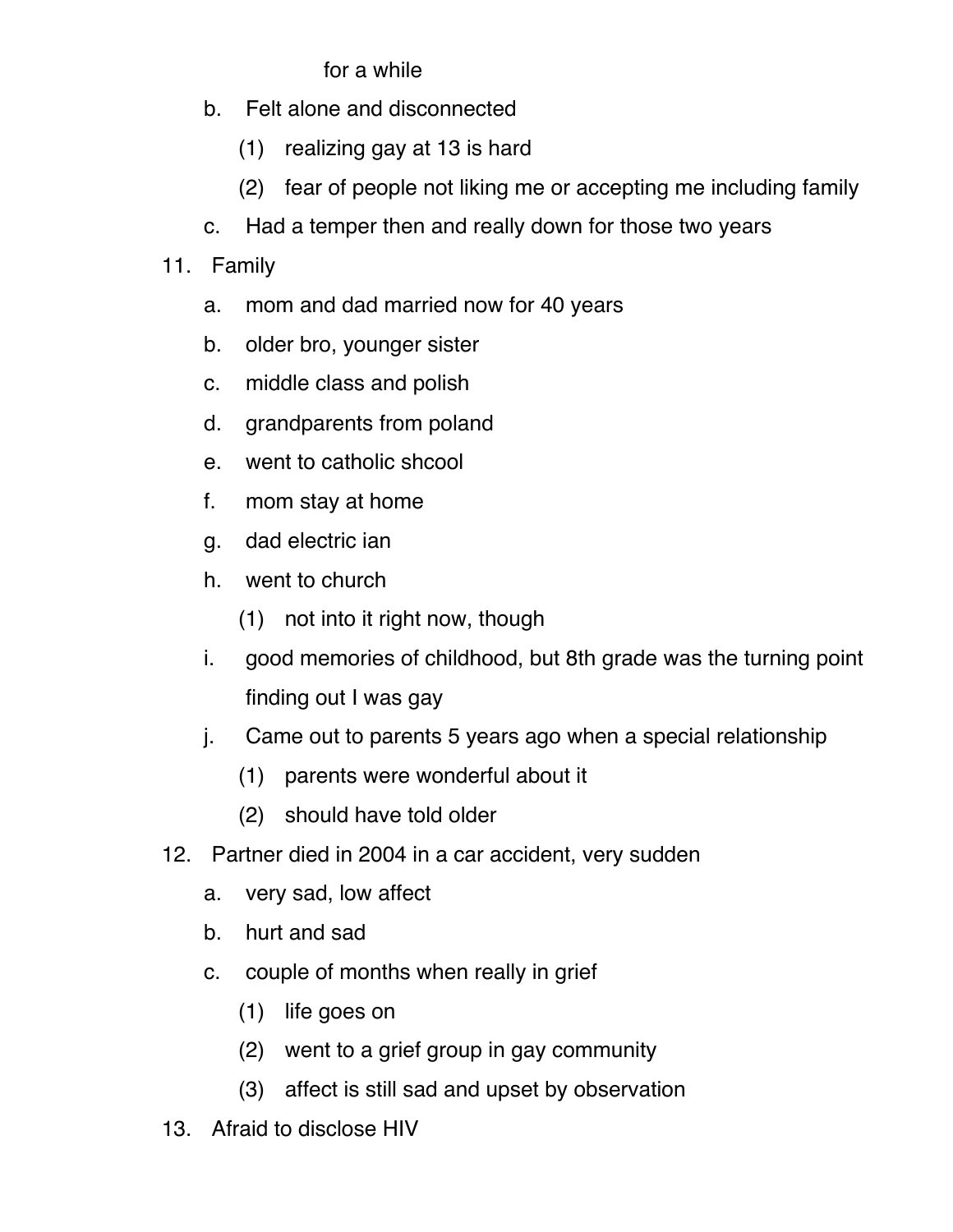- a. Happenend when
	- (1) Working at Ill Masonic
	- (2) Working with patient
	- (3) pricked self with needle from HIV patient
	- (4) Drs and Rns said he would be fine, but now I'm HIV positive
		- (a) all because of a stupid mistake
	- (5) I wasn't thinking social worker is stressful
		- (a) reached for a towel and needle in it.
- 14. History
	- a. Family Medical
		- (1) High BP in family father has it
	- b. Family Psychiatric
		- (1) Mom depressed after younger sibling
		- (2) post-partum depression then
		- (3) struggle with it on and off
		- (4) sometimes really down, no energy, and listless
	- c. Bro. has problem with alcohol
		- (1) has gone to some support groups
	- d. Older sister +1
		- (1) married to a professor
	- e. Younger Bro -1
		- (1) married to an Episcopalian Minister
	- f. Married and both have kids
- 15. Came out 5 years ago
	- a. did date women over the years
	- b. had one night stands with guys until I met "Fred" in 1999
		- (1) a year before we started dating
		- (2) social worker at same hospital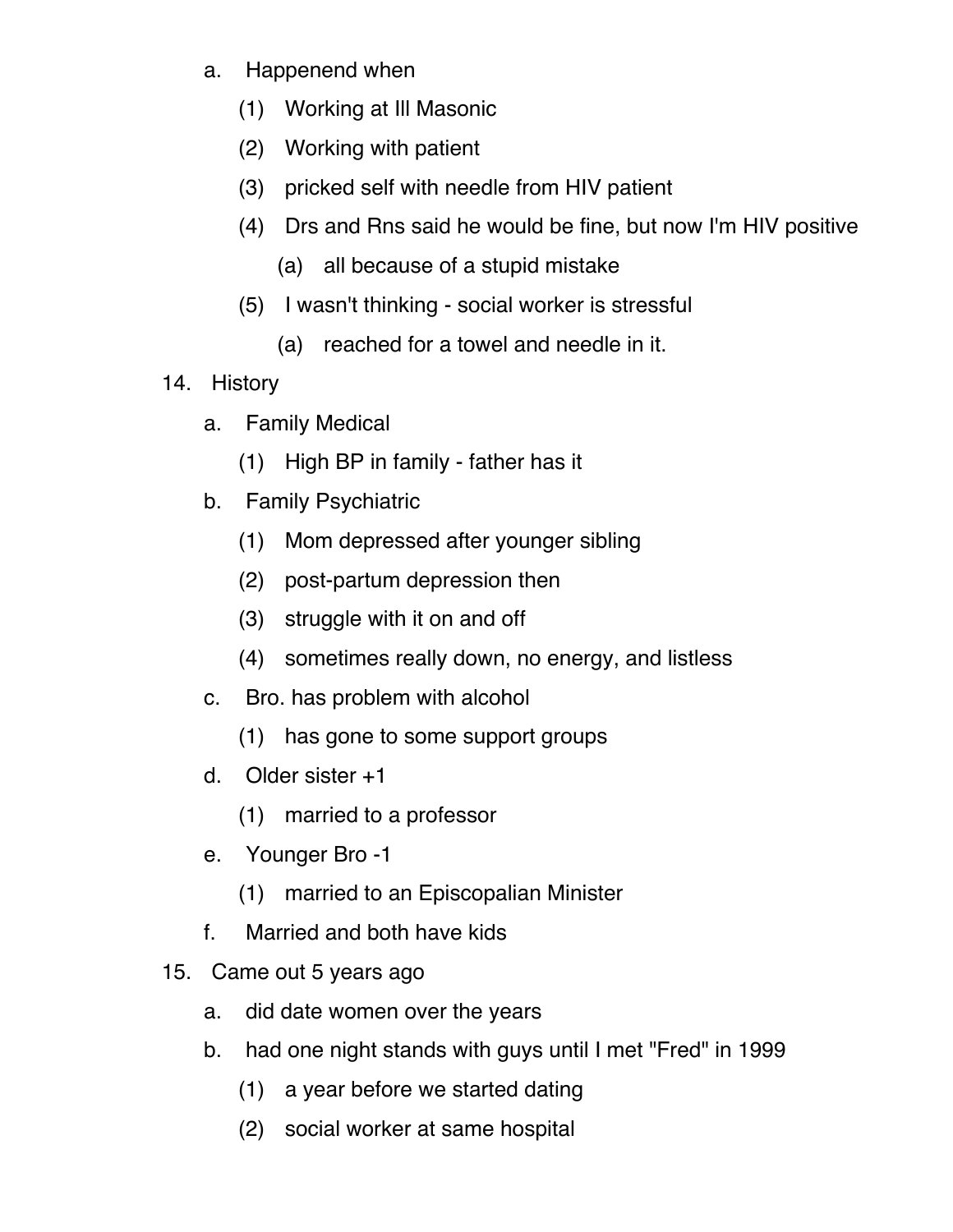- (3) Working on pediatric unit and he at another department
- (4) friends for a year before realized wanted to date
- (5) only man ever had a serious relationship with
	- (a) now he's gone
	- (b) makes me feel angry
- (6) It was a perfect relationship, he was my best friend
	- (a) then accident
	- (b) feel so alone
	- (c) he got me, it was a true reationship
- 16. More about Social Life before Fred
	- a. had a lot of friends, do have a lot now
	- b. good work relationshiops
	- c. teach part time at a JC and hang out with faculty
	- d. in 20's when actively dating women, not satisfying and short lived
		- (1) 3-4 close romantic relationships with woment, but agreed grown apart , no longer than a year, still in contact with 3 of 4 as friends
- 17. Current Social
	- a. I do have supports
	- b. They have been good after Fred
	- c. Who is going to want me now that I am HIV
- 18. "I know in my head there are ways for me to stay healthy"
	- a. hard to see it the same when when it is you
	- b. have examples of long term success from observing hopital patients
	- c. But now it is me
	- d. When Dr. found out HIV, put me on Sustiva 500mg, heavy duty antivirals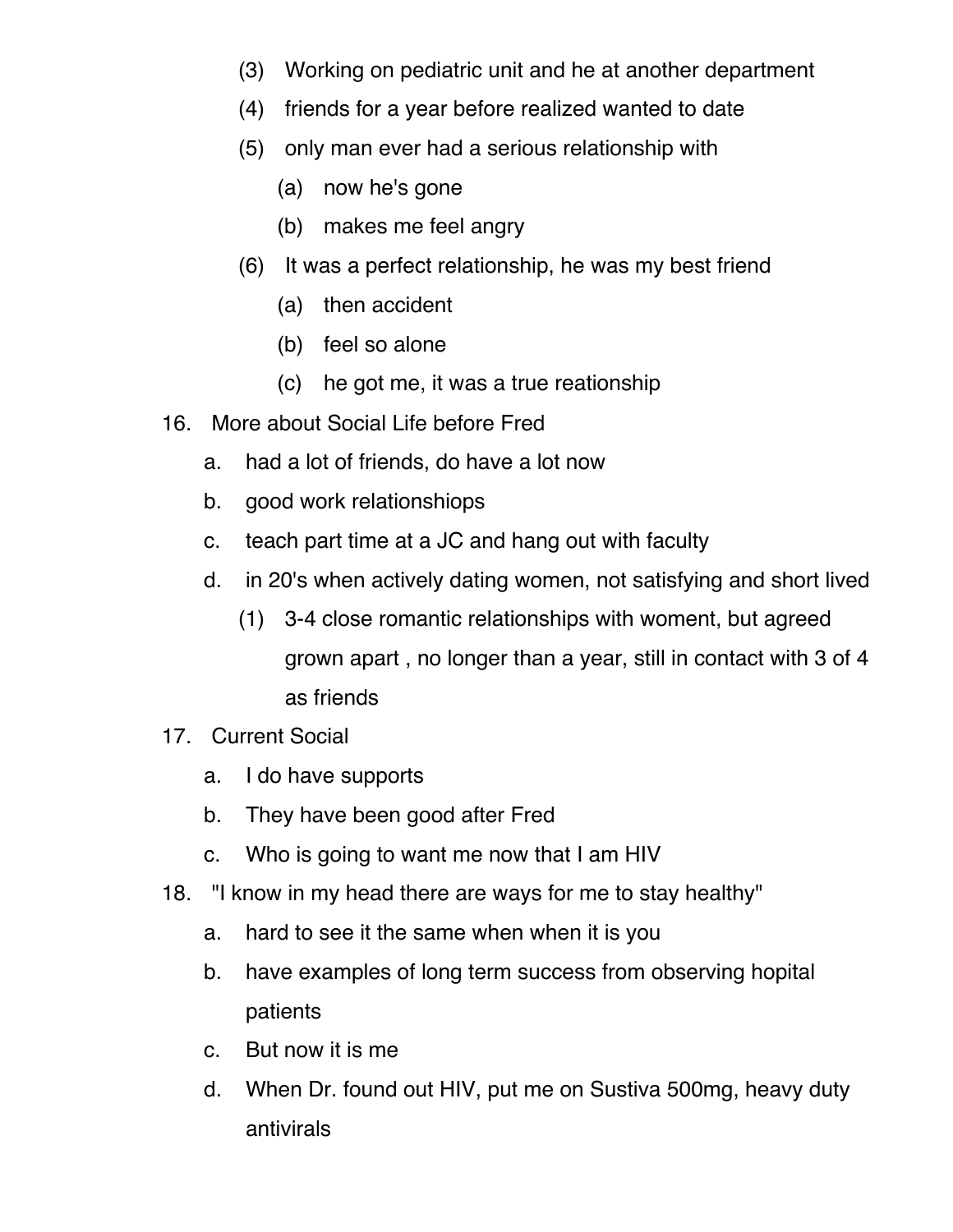- (1) one a day
- (2) said if I keep diet and exercise good can be well for 10-20 years
- (3) on
- e. Dr. said go see a Psychiatrist and saw him
	- (1) Welbutrin SR b.i.d, 300mg total per day
		- (a) started 5 days ago
	- (2) I've seen these meds help my clients, so I'm sure it will help me elevate my mood
	- (3) still feel very fatigued, and not interested. Hoping meds help with that
- 19. A/D
	- a. Ever illegal
		- (1) long time ago
			- (a) Marijuana
			- (b) once cocaine
		- (2) never been a regular useer
		- (3) alcohol once or twice a week
		- (4) last time drunk, probably when I was 20
		- (5) brother is a binge drinker
			- (a) beer on weekends
		- (6) rest of family not much for drinkers
		- (7) DK about family and drugs
- 20. Education
	- a. 15 Semester Hours past Master's from Loyola
	- b. Don't think I will go back to finish my Ph.D.
	- c. Undergrad
		- (1) U of I, BA in Psych., 1993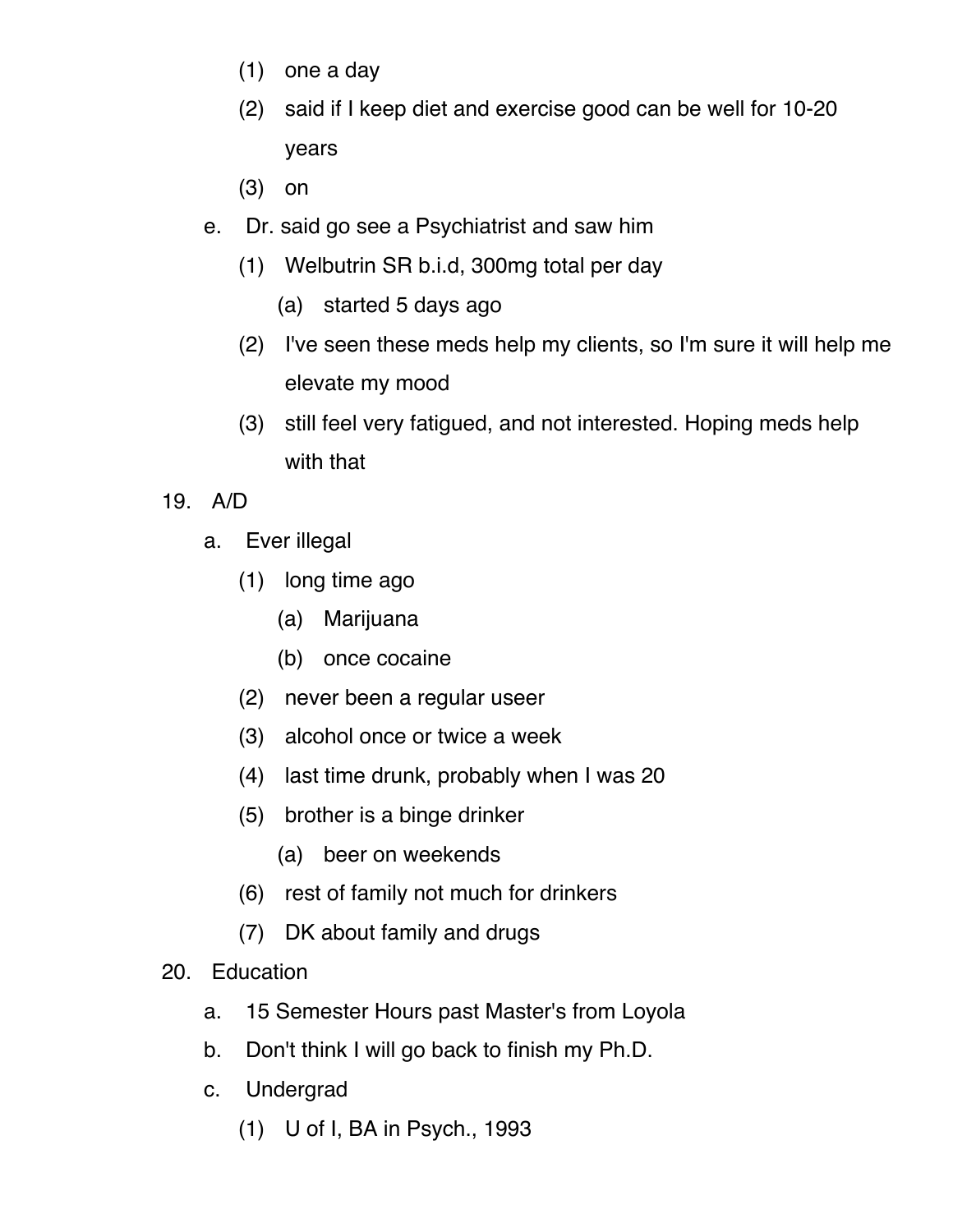- d. St. Mary's Grade School and St. Pat's HS
	- (1) always been a good student
		- (a) A's and B's 3.75 GPA
- e. Still in contact with friends from school years
	- (1) yes, but not that much, everyone is so far away

## 21. Other jobs?

- a. case manager before graduate degree
	- (1) 4-5 years right after BA in Psy.
- b. painted houses (internal) during summers
- c. restaurants, part time jobs
- d. Like job
	- (1) yes
	- (2) what most
		- (a) working with kids, diabetic kids and families
		- (b) dislike hours
			- i) work 45-50 hours per week
		- (c) when I work at JC it adds, but not teaching this term
			- i) teching 2 years
	- (3) Rate job satisfaction
		- (a) 8-10
- 22. I'm feeling very tense
	- a. losing track of thoughts
	- b. have a lot of tension in my forehead
	- c. feel so overwhelmed
- 23. Looks to side tisk, tisking
	- a. beginning to look distracted and anxious
- 24. Rate Family Life
	- a. 9-10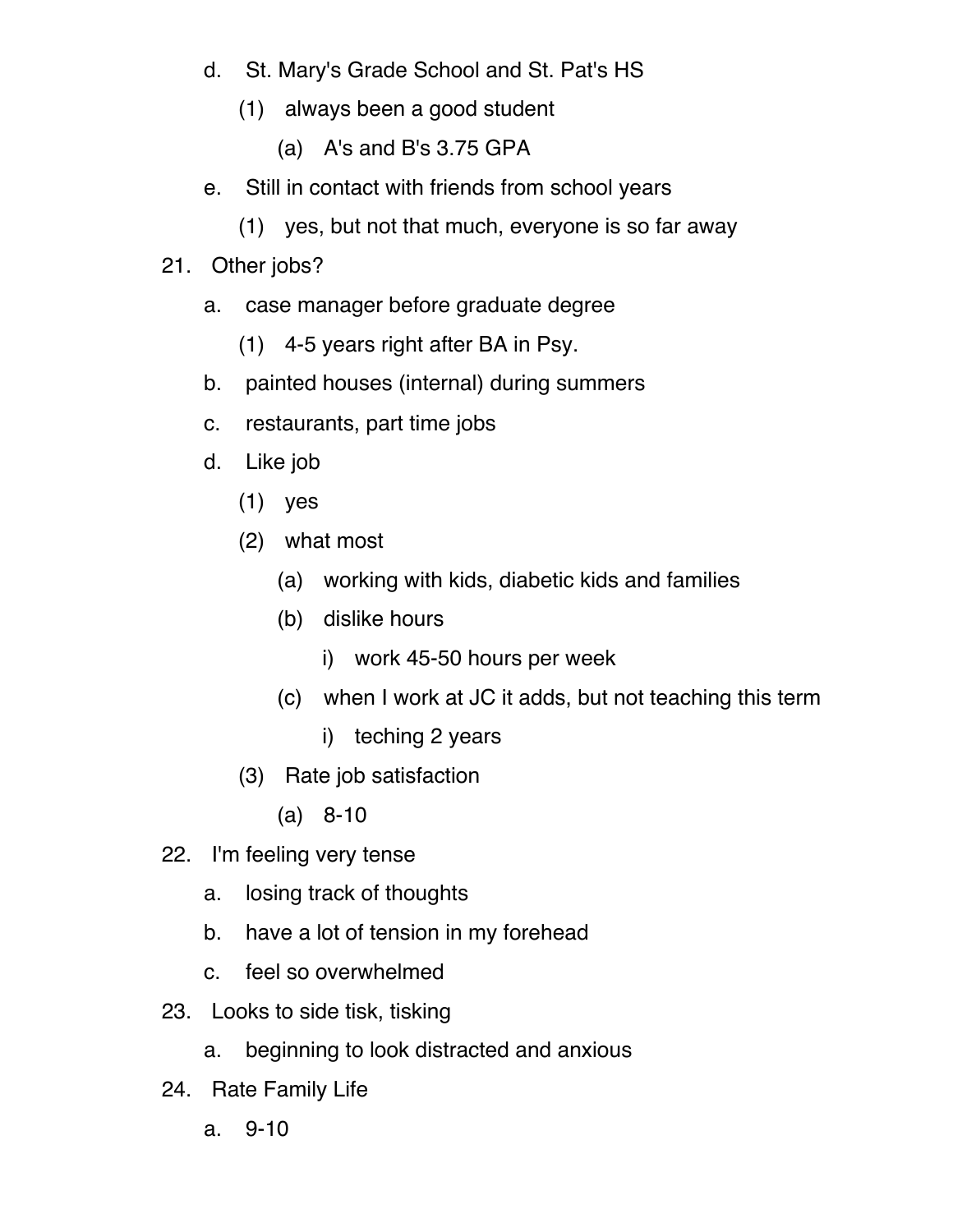- 25. Rate Social Life
	- a. 5
- 26. Any Legal
	- a. bounced a check once
		- (1) was quite embarassed, not thinking clearly
- 27. Military no
- 28. Abuse
	- a. Sexual
		- (1) no, parents watched us like hawks
- 29. Grew up Catholic
	- a. now consider myself a Quaker
		- (1) meaningful
		- (2) like silent spirituality
		- (3) society of friends Friendship
		- (4) not a community nearby, hard to do
			- (a) don't have the strength
	- b. Has gone to Unitarian services also
- 30. Describe Mood
	- a. Sad and Anxious
	- b. Hopeless (teary eyed)
		- (1) acts like he's losing it
		- (2) hard to talk about these things
		- (3) hard to hear me call myslef hopeless, i'm not usually this way
	- c. When feeling sad and hopeless, what do you think about
		- (1) Morbid thoughts about dying
			- (a) Fred died last year
			- (b) now HIV a terrible accident
		- (2) Used to like "Six Feet Under"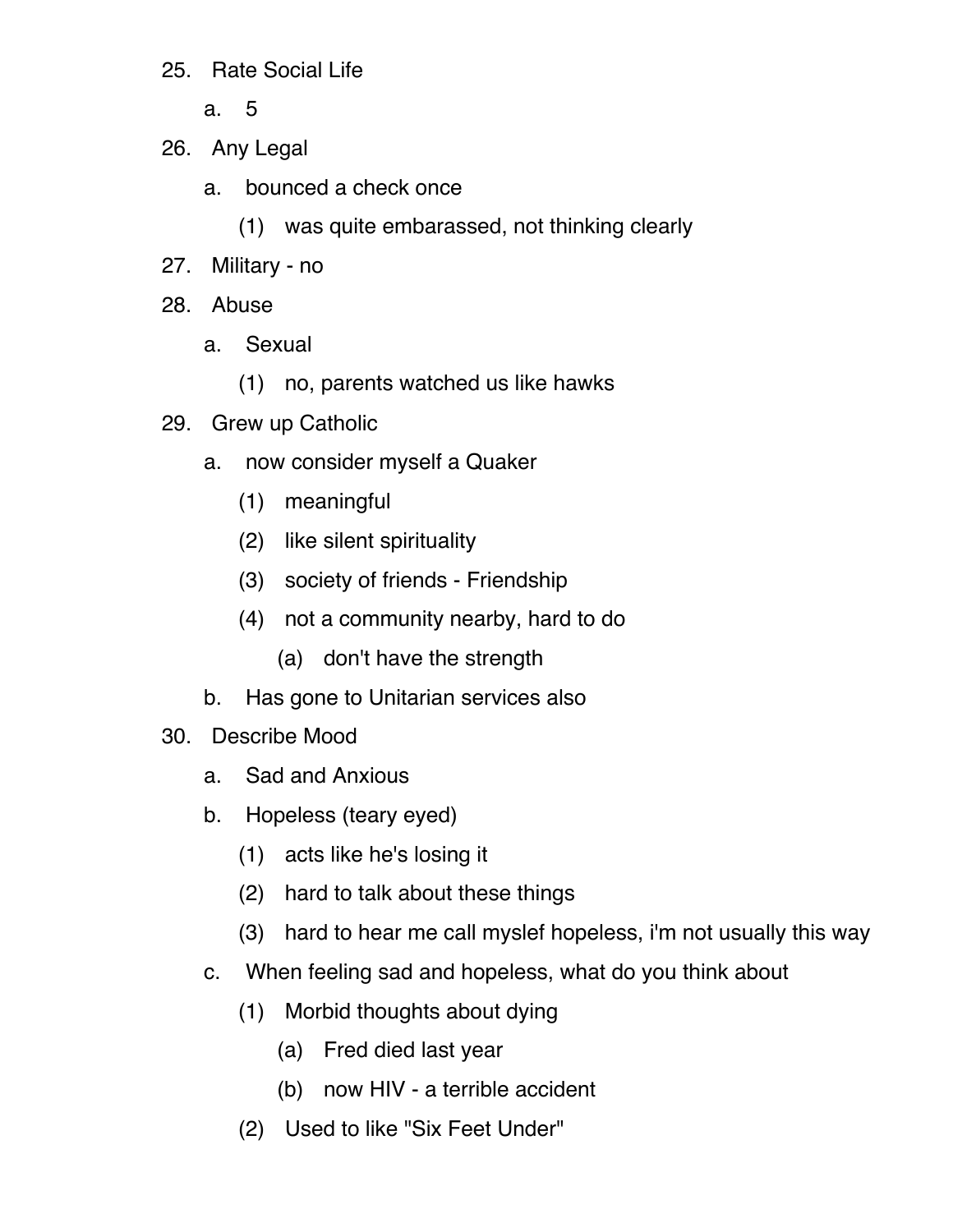- (a) keep seeing myself in a coffin and in the ground
- (b) don't like the thoughts and images
- (c) never had those thoughts before this
- 31. Unusual thoughts and beliefs
	- a. You're trying to find out if I have Delsions, no...
		- (1) but these images keep intruding upon my thoughts, they keep poping up
			- (a) happen when I'm by myself
				- i) very troubling
			- (b) don't happen when I'm with people
	- b. Ever see things or experience things around you that others don't expereince
		- (1) No
		- (2) Although I have to tell you when I have these images of seeing myself in a coffin
			- (a) I feel cold
			- (b) feel myself slightly outside of myself
			- (c) worries me, I don't like that feeling
			- (d) Anxiety, but not panic
- 32. Ever feel that life isn't worth living
	- a. No, I love life
	- b. I would never hurt myself
	- c. I believe life is a gift and needs to be shared with others
- 33. Desires to hurt others
	- a. Revenge
		- (1) when I found out which nurse left that needle in the towel had a fantasy about sticking her with it so she would deal with what I'm dealing with now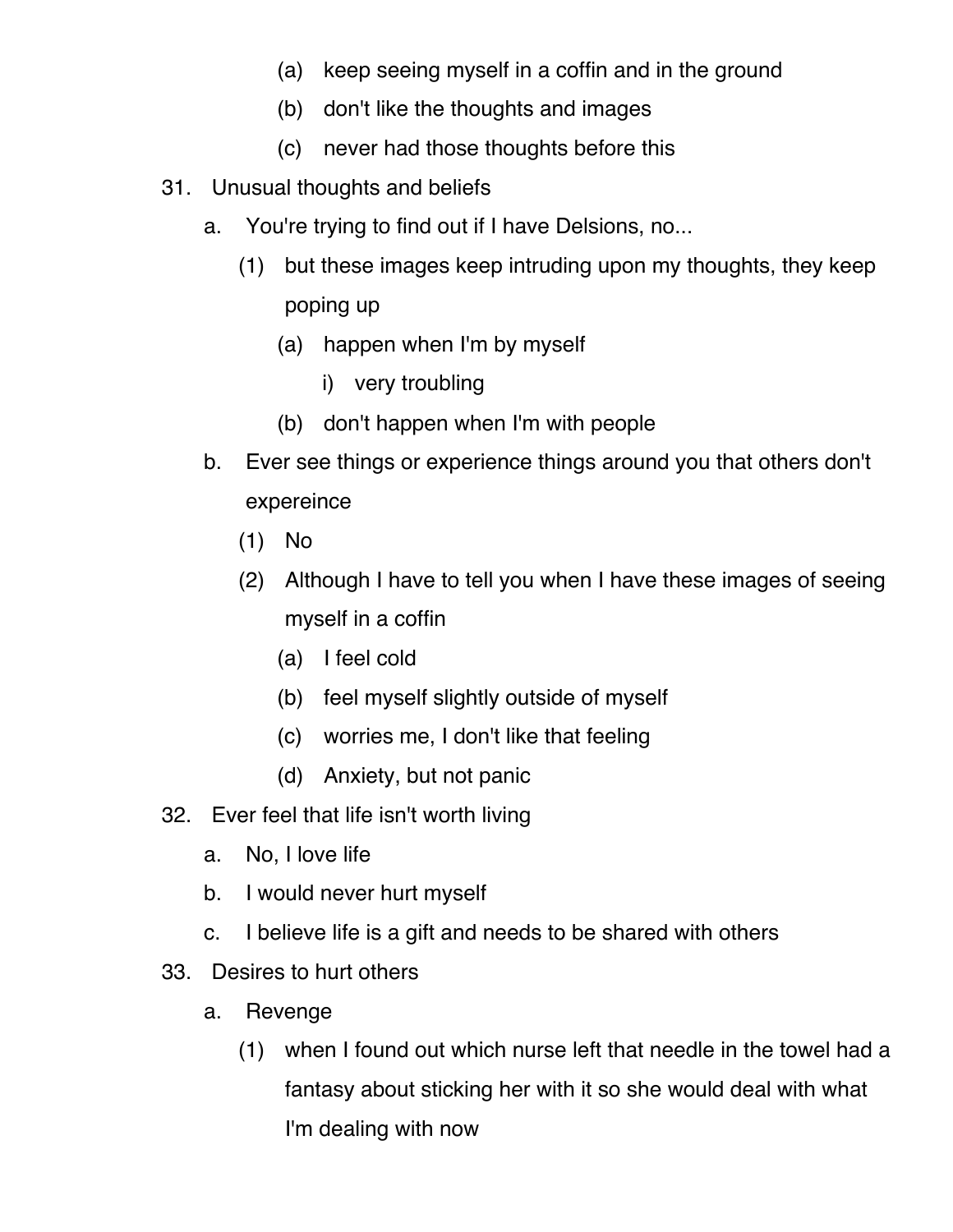- (a) wanteed to make her pay for her carelessnes
- 34. Insight-Judgment
	- a. Why do you think all this has happened to create this mood?
		- (1) Client becomes agitated and expresses anger about all that should not have happened
		- (2) Says life is not what it is supposed to be
		- (3) it just sucks
- 35. MSE
	- a. 100's backward by 3's
		- (1) ok
	- b. Orientation
		- (1) I need to asses the clarity of your thinking and see if you are oriented
			- (a) contextualize the question
		- (2) Yes, oriented
	- c. Recent Memory
		- (1) what time was the appt. hour ago at 1p
		- (2) where were you on 9/11
			- (a) yes, recalls
		- (3) Last 5 presidents
			- (a) W
			- (b) Clint
			- (c) Daddy B
			- (d) Reagan
			- (e) Carter
	- d. Similarities fine
	- e. Sayings bird in hand worth
		- (1) never understood really